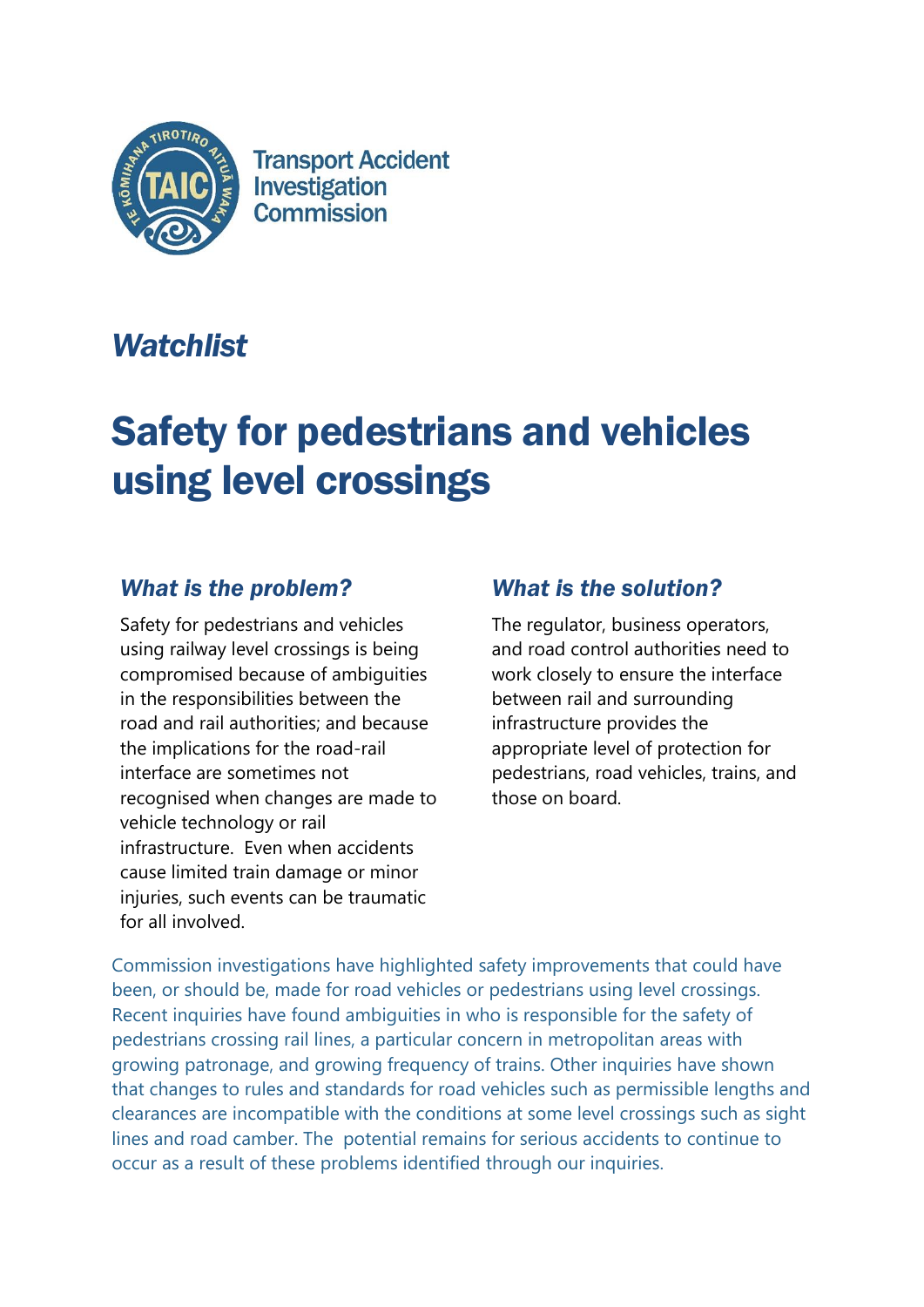## **Background**

When pedestrians or vehicles use level crossings, the potential exists for serious accidents to occur. Safety measures depend on infrastructure, technology, systems, and users working together. A change in one of these factors must take account of its effect on the others if safety is not to be compromised.

### *Safe pedestrian rail crossings*

In early 2015, the Commission opened an inquiry into a pedestrian fatality at Morningside, a metropolitan railway station in Auckland.<sup>1</sup> The investigation highlighted how changes to the rail infrastructure can inadvertently compromise safety. For example, at Morningside, the design of the existing pedestrian 'maze' at the station was constructed to force pedestrians to face in the direction of approaching trains before they turn and cross the tracks. But with increasing rail traffic at Morningside, signalling changes were made to allow trains to run in both directions along the tracks. The change meant trains could approach from behind pedestrians, so defeating the maze design.

The Commission found the process for assessing risk at pedestrian crossings is not keeping pace with the infrastructure changes and increasing patronage on metropolitan passenger trains.



These issues need the regulator, business operators, and road control authorities to work together and for their responsibilities to be clear. Pedestrians and road users also need to take responsibility for avoiding distractions, or failing to see, hear or respond to warning signals or trains. The needs of disabled users should always be considered.

Since the accident at Morningside Station, Auckland Transport, Waka Kotahi and KiwiRail have worked together to improve pedestrian safety on level crossing across the Auckland metropolitan area.

### *Safe vehicle crossings*

The Commission has investigated several accidents where road-legal vehicles have become stuck on rail level crossings, or have been too long to clear a rail level crossing and then stop, as required, at an adjacent road intersection. There is no routine procedure for measuring the profile or vertical alignment of the road at rail level crossings. There could be other level crossings in New Zealand on which low-slung, but nevertheless road-legal vehicles, could become stuck.

A total of 362 level crossings have short stacking distances with associated risk to long road vehicles.<sup>2</sup> At level crossings with a short stacking distance, a long vehicle, even though it complies with road regulations, is unable to clear the level crossing when stopping at an adjacent road intersection. Similarly, the profile (the rate of change in gradient) of level crossings may not be compatible with vehicles that have low, albeit legal, ground clearance. A train colliding with a heavy vehicle is a serious safety issue.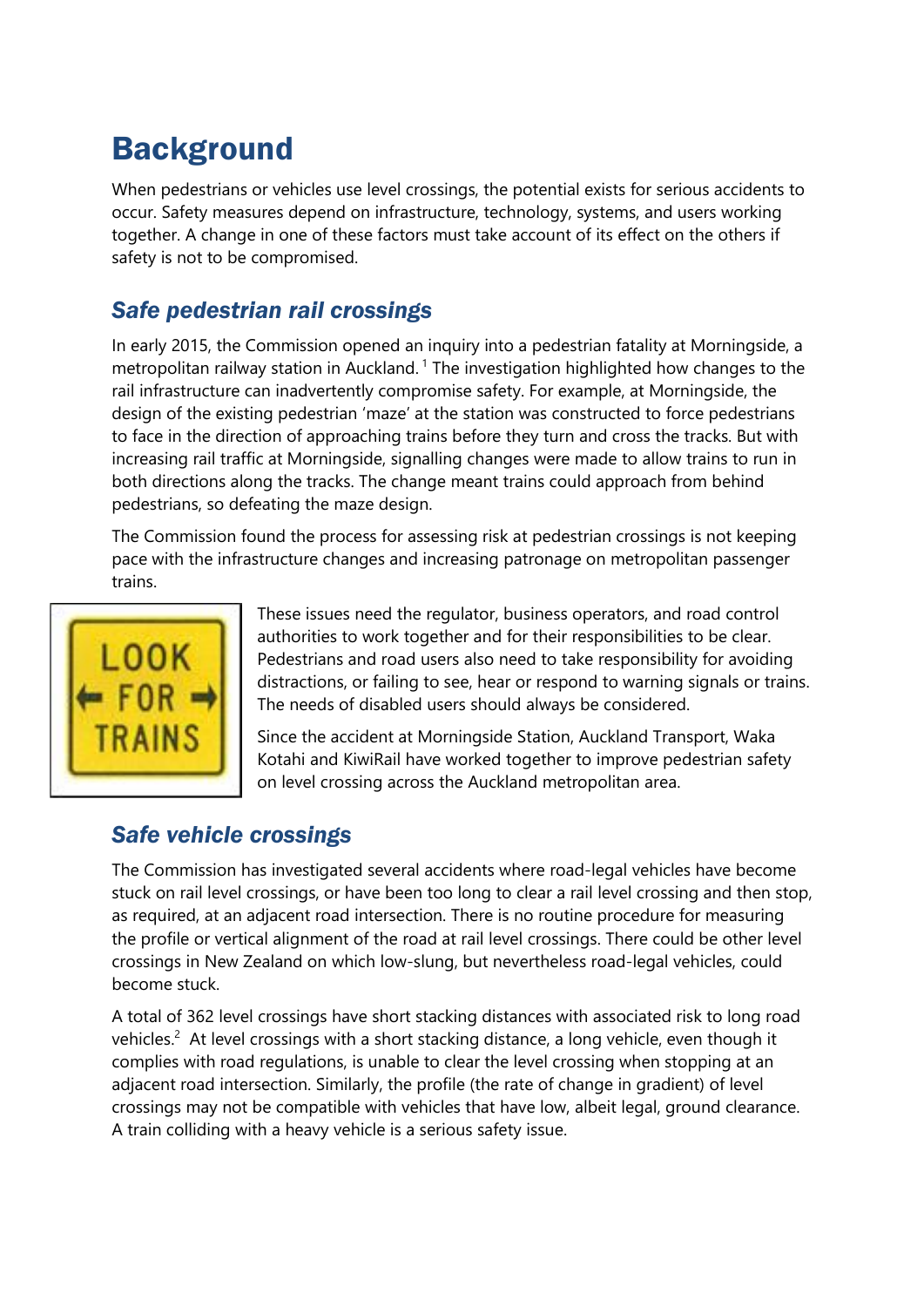In 2016, the Commission closed an inquiry into a train and truck collision at a level crossing near Rangiriri in 2014. <sup>3</sup> Because of the permitted train speed and available sight lines at the crossing, it was possible that a truck would be unable to safely cross after stopping and confirming it was clear.



We recommended that Waka Kotahi NZ Transport Agency work with KiwiRail and all road controlling authorities to ensure assessments of rail level crossings include a measure of the road profile and compatibility with the allowable dimensions for long and low road vehicles. The recommendation was implemented. We have made similar recommendations in earlier reports.<sup>4</sup> An urgent recommendation made in relation to a crossing (at Beach Road in Paekakariki) has also been implemented.<sup>3</sup>

In February 2019, we published a report into a collision between a heavy motor vehicle and a freight train at Lambert Rd level crossing near Kawerau in October 2017.<sup>5</sup> We again found that the legislation needs to be clearer on the allocation of responsibility between licensed rail access providers and road controlling authorities for ensuring the safety of rail users and road users at public road level crossings. The Commission made recommendations to Waka Kotahi NZ Transport Agency, KiwiRail, and Local Government New Zealand to address matters related to sighting distances and control of vegetation around public road level crossings.

The Commission acknowledges the progress that Waka Kotahi NZ Transport Agency and KiwiRail have made towards implementing the recommendations. This includes the introduction of a Level Crossing Safety Impact Assessment Guide, which helps determine whether level crossings need to be upgraded and the appropriate treatment required. We also acknowledge the work being done by Waka Kotahi NZ Transport Agency, KiwiRail, TrackSAFE NZ and other agencies throughout the country to raise awareness of safe behaviour around the rail network and deliver rail safety campaigns. KiwiRail has further advised us of activities within the industry to improve safety at level crossings, increase pedestrian protection, and the trialling of a short stacking warning system.<sup>6</sup> We are aware that, with nearly 1,400 public road level crossings across the country,<sup>7</sup> full implementation entails considerable resource, and would require a long-term programme of work.

KiwiRail advises it is working with stakeholders on level crossing improvements, upgrades, and closures throughout the country. We consider the predicted increase in road traffic and the expansion of the rail network in metropolitan areas requires a proportionate effort on the part of the responsible authorities to manage the safety risks.

The Commission is pleased to note that the New Zealand Rail Plan, which was published in May 2021, lists level crossing safety improvements as a key priority for investment over the next decade. Changes to the Land Transport Management Act 2003, effective from July 2020, provide a new funding framework for KiwiRail, the Rail Network Investment Programme (RNIP). <sup>8</sup> We welcome the long-term certainty this gives to KiwiRail for funding of network maintenance. It allows KiwiRail to plan for level crossing upgrades, and to work with Waka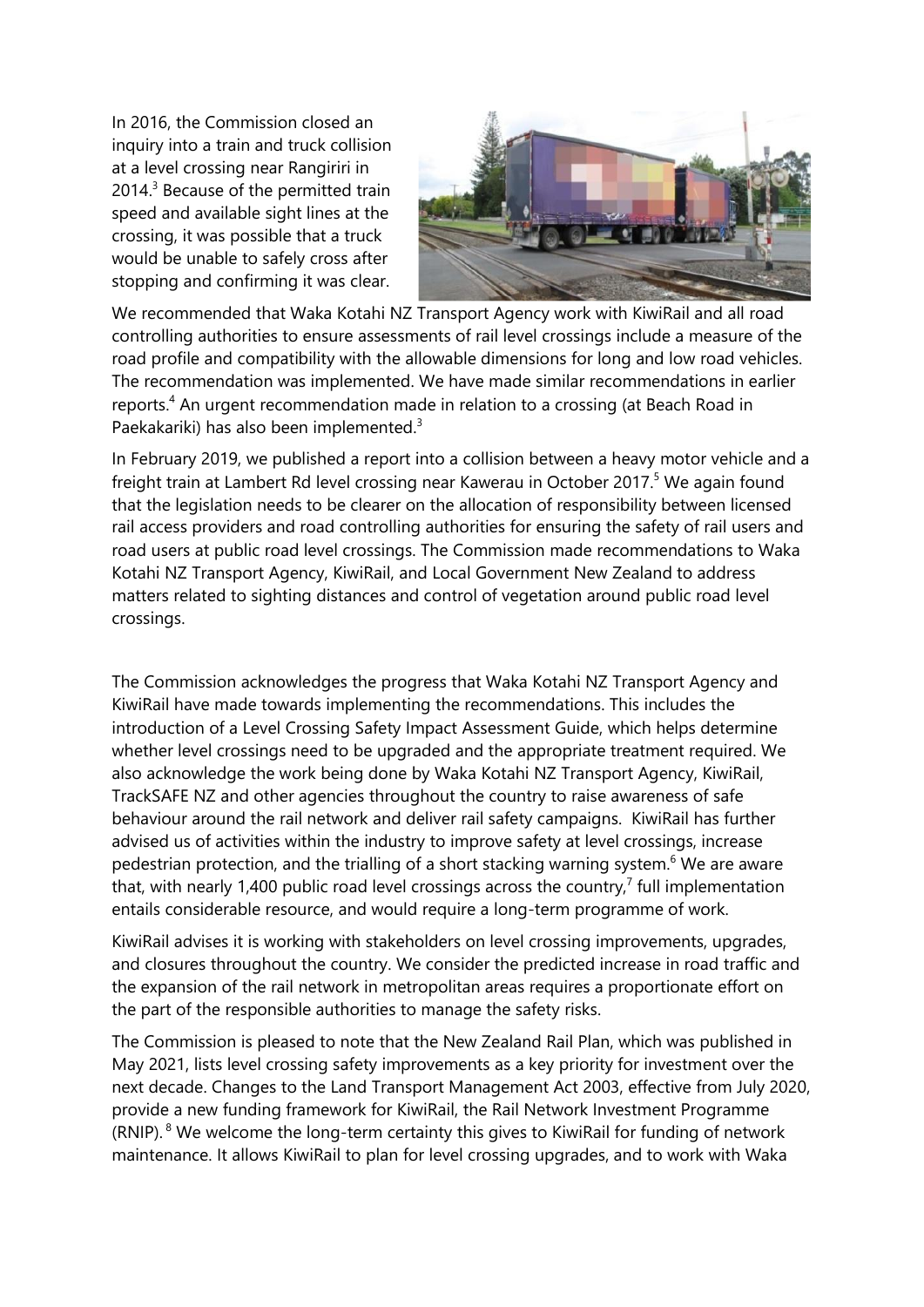Kotahi and councils to agree the costs of upgrades and programme those costs into future programmes and council annual plans.

We welcome the efforts that rail industry participants have made in reducing the risk of accidents for users of level crossings; and acknowledge that the Government's new planning and funding measures for rail are a positive step for improving safety at level crossings. We will continue to monitor progress.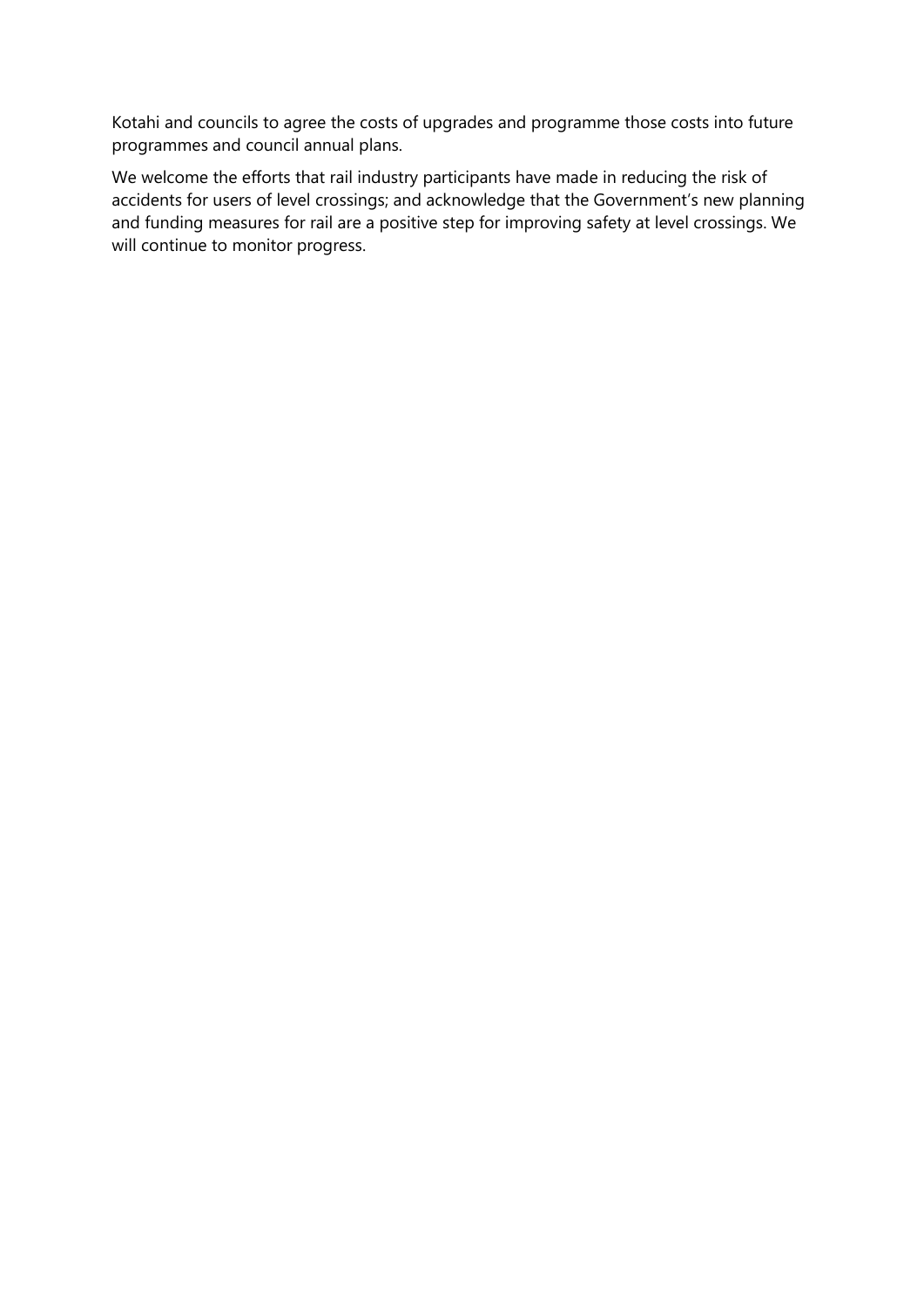## References

<sup>1</sup> Transport Accident Investigation Commission *Report RO-2015-101: Pedestrian fatality, Morningside Drive level crossing, West Auckland, 29 January 2015*  <http://www.taic.org.nz/inquiry/ro-2015-101> Urgent safety recommendations 010/15, 012/15, 013/15 Safety recommendation 018/16

<sup>2</sup> Supplied by KiwiRail, 29 March 2021

<sup>3</sup> Transport Accident Investigation Commission *Report RO-2014-101: Collision between heavy road vehicle and the Northern Explorer passenger train, Te Onetea Road level crossing, Rangiriri, 27 February 2014* <http://www.taic.org.nz/inquiry/ro-2014-101> Safety recommendation 013/16

<sup>4</sup> Transport Accident Investigation Commission *Report RO-2011-104: Freight Train 261 collision with bus, Beach Road level crossing, Paekakariki, 31 October 2011* <http://www.taic.org.nz/inquiry/ro-2011-104> Urgent safety recommendation 030/11 Safety recommendation 031/11

Transport Accident Investigation Commission *Report RO-2002-113 Passenger express Train 700*  TranzCoastal *and petrol tanker, near collision, Vickerman Street level crossing, near Blenheim, 24 April 2002* <http://www.taic.org.nz/inquiry/ro-2002-113> Safety recommendation 036/02

Transport Accident Investigation Commission *Report RO-1996-106 Train 903, collision with motor vehicle, Templeton, Canterbury, 17 May 1996* <http://www.taic.org.nz/inquiry/ro-1996-106> Safety recommendation 064/96

<sup>5</sup> Transport Accident Investigation Commission *Report RO-2017-105: Collision between freight Train 353 and heavy motor vehicle, Lambert Road level crossing, near Kawerau, 6 October 2017* <https://taic.org.nz/inquiry/ro-2017-105> Safety recommendations 031/18, 032/18, 033/18, 034/18

<sup>6</sup> Correspondence dated 20 August 2019.

<sup>7</sup> Supplied by KiwiRail, July 2018

<sup>8</sup> Information on the New Zealand Rail Plan and the Rail Network Investment Programme can be found on the Ministry of Transport's website: [The New Zealand Rail Plan | Ministry of Transport](https://www.transport.govt.nz/area-of-interest/infrastructure-and-investment/the-new-zealand-rail-plan/#:~:text=New%20Zealand%20Rail%20Plan%20released&text=The%20Rail%20Plan%20aims%20to,productivity%20in%20our%20largest%20cities.)